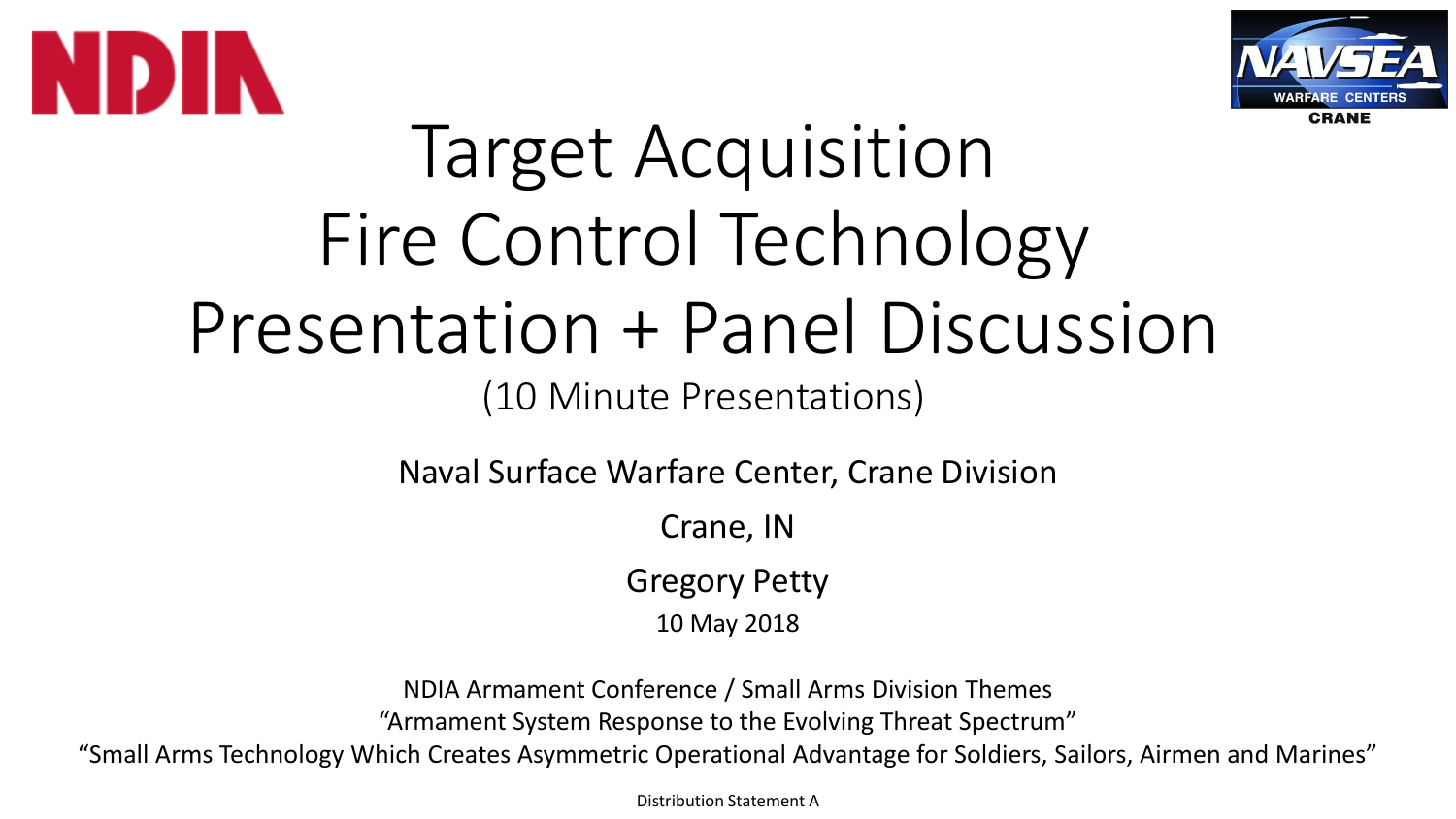

## M2 Weapon Sight (M2WS)



The M2 day/night Weapon Sight (M2WS) is an integrated system under development that will provide the Warfighter with both thermal and visible spectrum imaging capabilities for crew-served weapons such as the M2HB/M2A1. Additionally, the M2WS takes advantage of the integrated laser range finder (LRF) and environmental sensors to provide the user a disturbed reticle based on an automatic ballistic calculation to improve the probability of first round hit.





- Provides target detection capabilities out to the effective range of the host weapon.
- Enables improved target detection in adverse weather.
- Utilizes LRF and environmental sensors to improve probability of first round hit.
- Records Motion Imagery (MI) to support after action reporting and training exercises.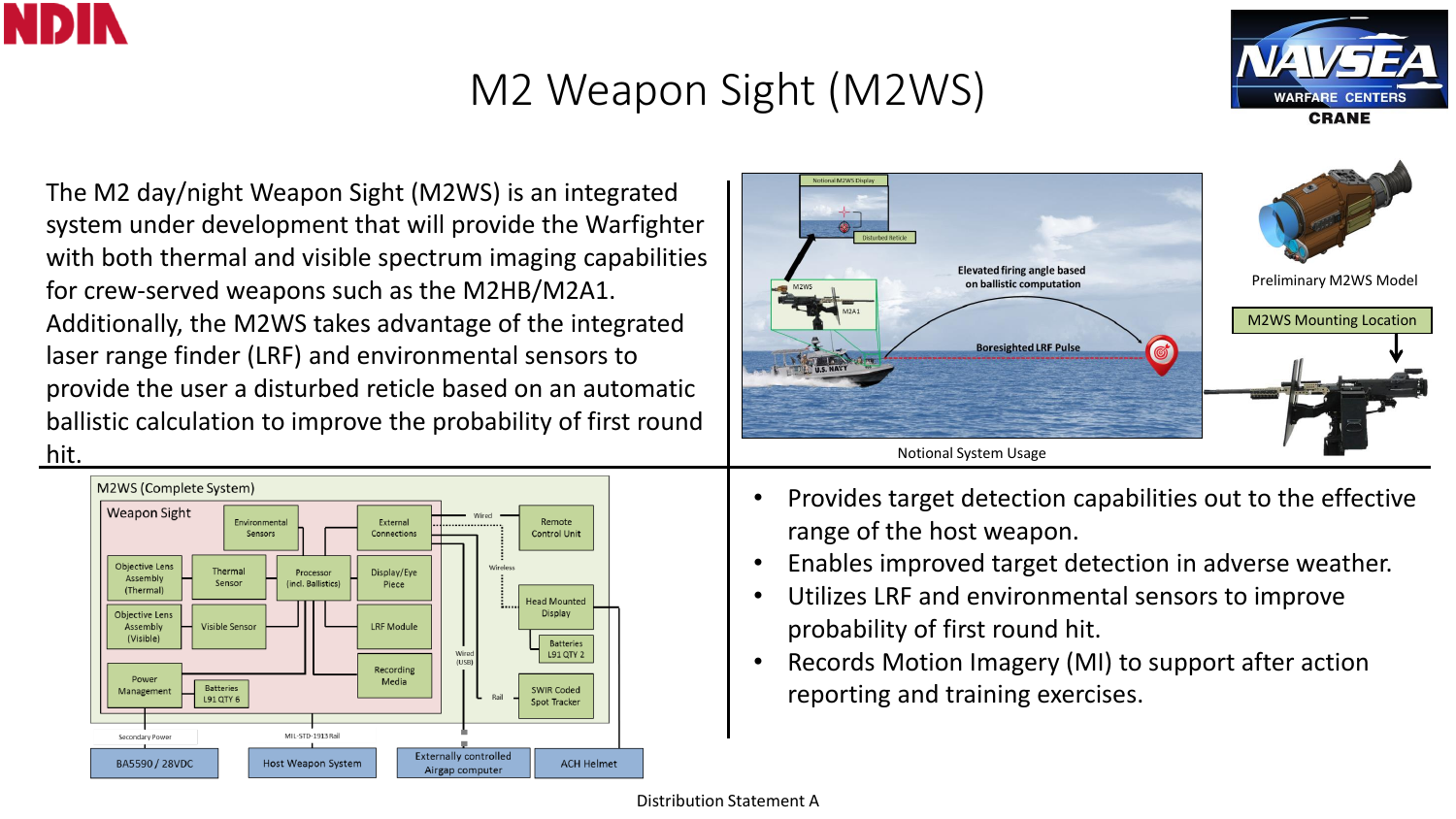



System Response to the Evolving Threat Spectrum

- Aspects of Evolving Threat Spectrum
	- Increased target detection range equates to increased decision time.
- Highlight Fire Control Technology Capabilities to Cope with Emerging Threats
	- Combination of imaging sensors provides greater capability to the warfighter
		- Visible, Long Wave Infrared, Short Wave Infrared
	- Decision making and crew-served weapon operation still left to the warfighter.
	- Disturbed reticle capability
- Prioritization to Balance Needs
	- Inherent trade off in all EO/IR sensors target detect range vs. Field of View (FOV)
	- SWaP-C
		- Weight is less critical for crew-served applications; limits utility on shoulder fired weapons.
		- Multiple sensors, LRF, HMD, and recording function limit the system run time.